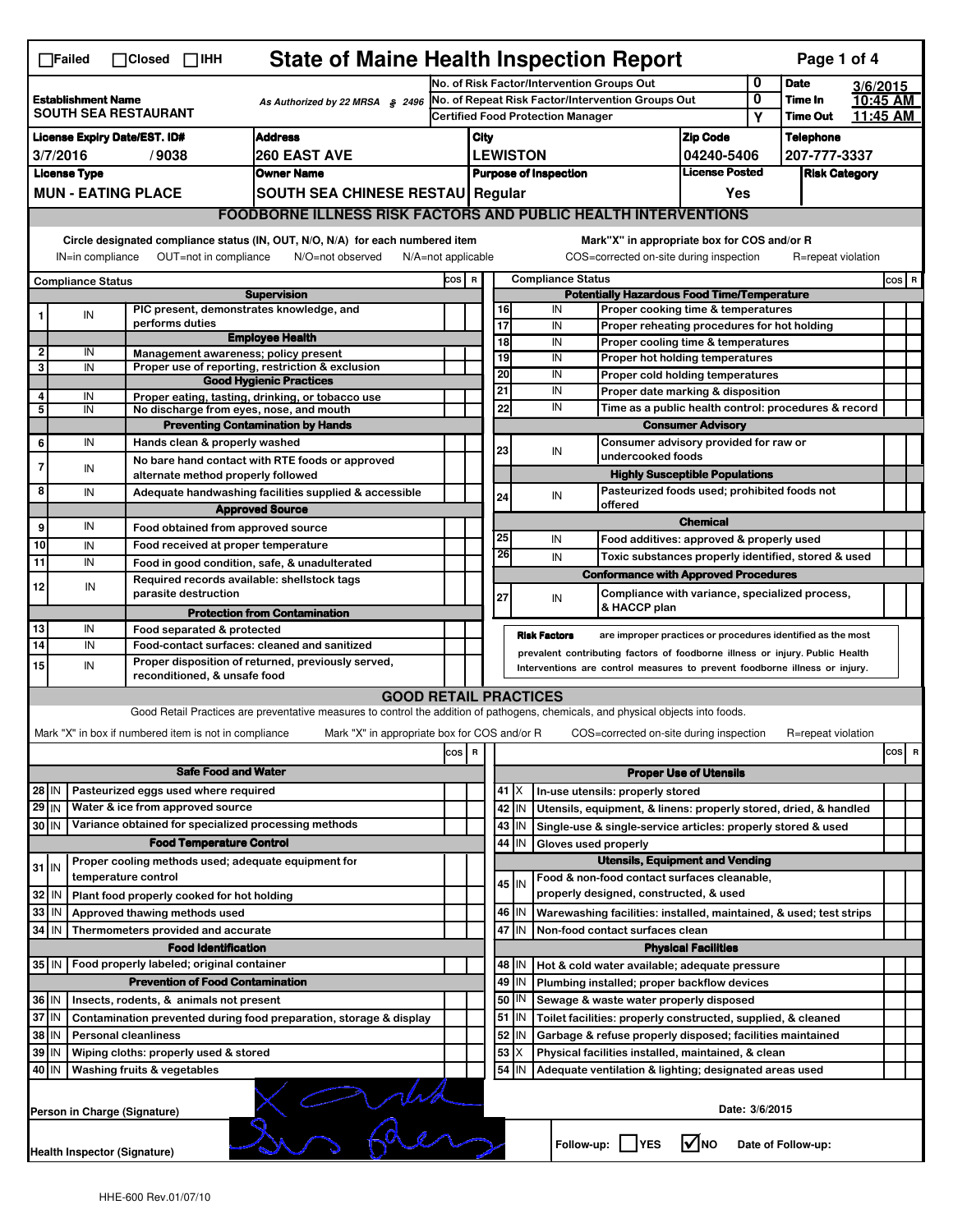| <b>State of Maine Health Inspection Report</b><br>Page 2 of 4                       |                 |                                 |                  |                                 |              |  |                               |                                  |  |  |  |
|-------------------------------------------------------------------------------------|-----------------|---------------------------------|------------------|---------------------------------|--------------|--|-------------------------------|----------------------------------|--|--|--|
| <b>Establishment Name</b>                                                           |                 | As Authorized by 22 MRSA § 2496 | 3/6/2015<br>Date |                                 |              |  |                               |                                  |  |  |  |
| <b>SOUTH SEA RESTAURANT</b>                                                         |                 |                                 |                  |                                 |              |  |                               |                                  |  |  |  |
| <b>Address</b><br>License Expiry Date/EST. ID#<br>260 EAST AVE<br>3/7/2016<br>/9038 |                 |                                 |                  | City / State<br><b>LEWISTON</b> | /ME          |  | <b>Zip Code</b><br>04240-5406 | <b>Telephone</b><br>207-777-3337 |  |  |  |
|                                                                                     |                 |                                 |                  | <b>Temperature Observations</b> |              |  |                               |                                  |  |  |  |
| Location                                                                            | Temperature     |                                 |                  |                                 | <b>Notes</b> |  |                               |                                  |  |  |  |
| sandwich bar                                                                        | 38              |                                 |                  |                                 |              |  |                               |                                  |  |  |  |
|                                                                                     |                 |                                 |                  |                                 |              |  |                               |                                  |  |  |  |
| riCE                                                                                | <b>135 PLUS</b> | HH                              |                  |                                 |              |  |                               |                                  |  |  |  |
|                                                                                     |                 |                                 |                  |                                 |              |  |                               |                                  |  |  |  |
| hot water                                                                           | 110 plus        |                                 |                  |                                 |              |  |                               |                                  |  |  |  |
|                                                                                     |                 |                                 |                  |                                 |              |  |                               |                                  |  |  |  |
| walk-in cooler                                                                      | 38              |                                 |                  |                                 |              |  |                               |                                  |  |  |  |
|                                                                                     |                 |                                 |                  |                                 |              |  |                               |                                  |  |  |  |



**Date: 3/6/2015**

**Health Inspector (Signature)**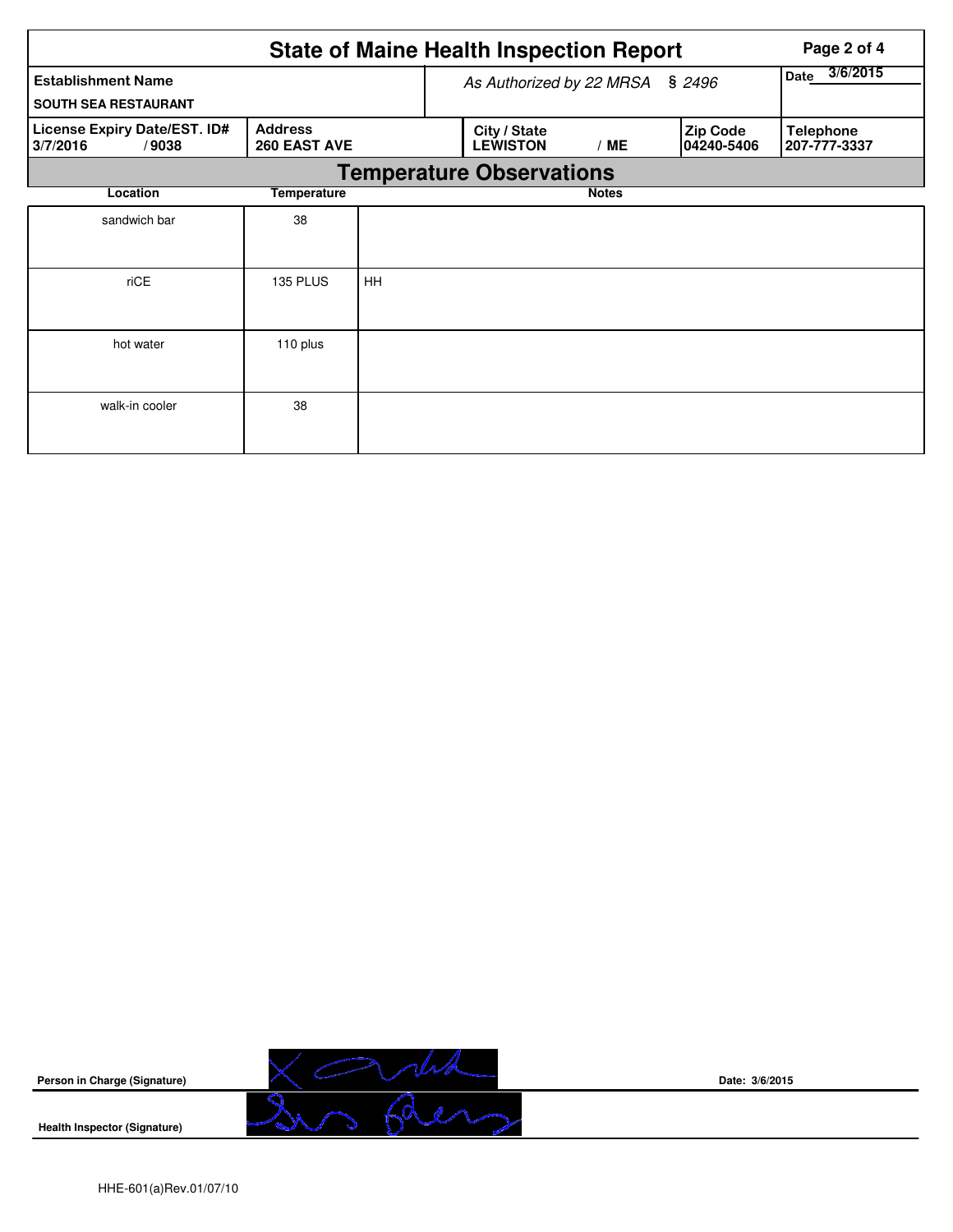| <b>State of Maine Health Inspection Report</b><br>Page 3 of 4                                                                                      |                                |                                 |    |                               |  |  |  |  |  |
|----------------------------------------------------------------------------------------------------------------------------------------------------|--------------------------------|---------------------------------|----|-------------------------------|--|--|--|--|--|
| 3/6/2015<br><b>Date</b><br><b>Establishment Name</b>                                                                                               |                                |                                 |    |                               |  |  |  |  |  |
| <b>SOUTH SEA RESTAURANT</b>                                                                                                                        |                                |                                 |    |                               |  |  |  |  |  |
| License Expiry Date/EST. ID#<br>3/7/2016<br>/9038                                                                                                  | <b>Address</b><br>260 EAST AVE | City / State<br><b>LEWISTON</b> | ME | <b>Zip Code</b><br>04240-5406 |  |  |  |  |  |
| <b>Observations and Corrective Actions</b>                                                                                                         |                                |                                 |    |                               |  |  |  |  |  |
| Violations cited in this report must be corrected within the time frames below, or as stated in sections<br>8-405.11 and 8-406.11 of the Food Code |                                |                                 |    |                               |  |  |  |  |  |

41: 3-304.12: N: Improper between-use storage of in-use utensils.

INSPECTOR NOTES: NEED SCOOP WITH HANDLES

53: 6-201.11: N: Floors, walls, and ceilings are not smooth and easily cleanable.

INSPECTOR NOTES: RE-PAINT FLOOR TO WALL MOLDING



**Date: 3/6/2015**

**Health Inspector (Signature)** 

**Person in Charge (Signature)**